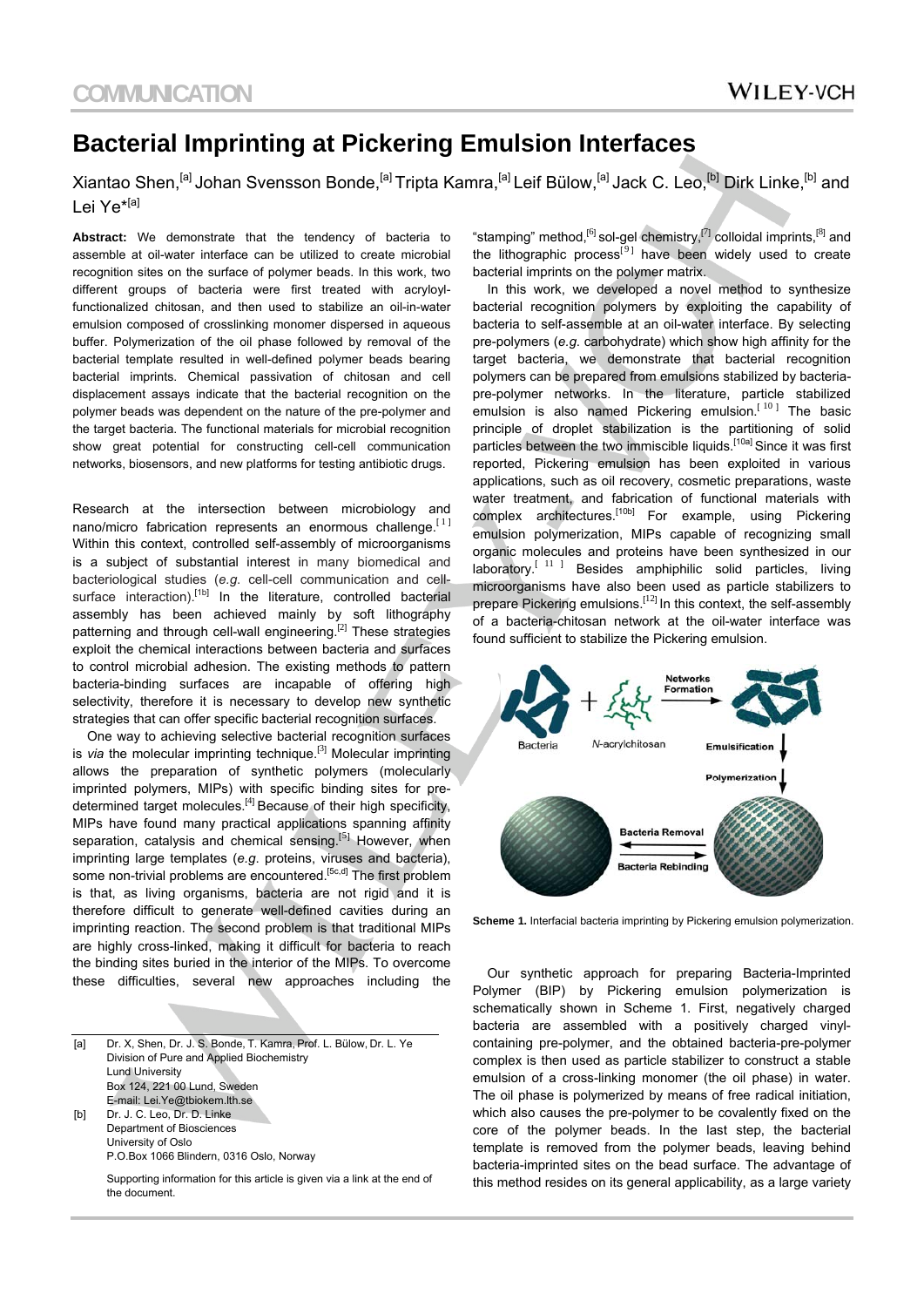of pre-polymers can be selected based on their specific molecular interactions with the target bacteria.

 Here, the vinyl-containing pre-polymer, *N*-acrylchitosan (NAC) was synthesized by reacting acryloyl chloride with the amino groups of the glucosamine units in chitosan (Figure S1). The fluorescence study in Figure S5 indicated that approximately 16% of the amino groups on chitosan were acrylated. A low degree of acrylation was used deliberately to make sure that the obtained NAC has enough free amino groups to bind the bacteria through electrostatic interactions.<sup>[12a]</sup> The pendant acryloyl groups in the modified chitosan can still allow NAC to be co-polymerized with the cross-linkers in the oil phase.



Figure 1. SEM images of bacteria imprinted polymer beads before (a,b) and after (c,d) removal of the *E. coli* template.

 During the preparation of Pickering emulsion, the oil phase was composed of cross-linkers and initiator. After mixing the oil phase with an aqueous suspension of the bacteria-NAC complex, a stable emulsion was obtained by shaking the mixture vigorously (Figure S6c). It should be noted that no stable Pickering emulsion could be obtained if the bacteria or NAC alone was used (Figure S6), indicating that the bacteria-NAC complex was essential for stabilizing the Pickering emulsion (Figure 1). This result is in agreement with the literature,  $[12a]$ which suggested that the bacteria-chitosan network irreversibly cover the oil-water interface in the Pickering emulsion.

 The stable Pickering emulsion was polymerized at room temperature. After removal of the bacteria template by solvent extraction, BIP beads were obtained. The BIP beads were named *E*-BIP and *M-*BIP when rod-shaped *Escherichia coli* cells (*E. coli*) and spherical *Micrococcus luteus* (*M. luteus*) were used as the bacterial templates, respectively. Fluorescence microscope images in Figure S9 indicate that the particle size of the BIP beads is 110  $\pm$  17 µm. The surface morphology of the BIP beads before and after bacterial removal was studied by scanning electron microscopy (SEM). Before solvent extraction, the *E*-BIP beads prepared in PBS buffer containing the template bacteria (OD<sub>600</sub> = 2,  $\sim$  5  $\times$  10<sup>8</sup> cfu mL<sup>-1</sup>) had clearly visible *E. coli* cells on their surface (Figure 1a-b and Figure S7). After the

bacteria were removed, tailor made cavities were left on the surface of the *E*-BIP beads, which are easily accessible for bacterial binding (Figure 1c-d). The recognition performance of the bacteria on the BIP beads was first studied by using the following bacterial species as representatives: *E. coli*, *Lactobacillus sp.* (*LB790*), *M. luteus* and *Enterococcus faecium* (*E. faecium*) (Table 1).[<sup>13</sup>] Figure 2a-b show the adsorption of *E. coli* and *M. luteus* by *E*-BIP and *M*-BIP beads. We found that both *E*-BIP and *M*-BIP beads showed preferential binding of the corresponding template cells, indicating that BIP beads possessed high selectivity between rod-shaped and spherical bacteria. Interestingly, this selectivity between the rod-shaped bacteria and the spherical bacteria was stronger than the selectivity between the cells within the same group (see Figure 2c-d). The selective bacterial binding results suggest that the present bacterial imprinting at Pickering emulsion interfaces is an effective way to produce specific bacterial recognition surfaces. However, the microbial imprinting has not reached the same precision as that can be achieved by imprinting small molecules.



**Figure 2.** Uptake of *E. coli* (a) and *M. luteus* (b) cells with different concentrations by *E*-BIP and *M*-BIP beads. Uptake of different cells (OD600=0.05) by *E*-BIP (c) and *M*-BIP (d) beads. Conditions: 50 mg of polymer beads in 2 mL of PBS buffer (pH 7.2), incubated with bacteria at 4  $\degree$ C for 3 h.

To confirm the importance of the pre-polymers for bacterial binding, we passivated the amino groups on BIP beads *via* acylation reaction with three different acid anhydrides. The *E-*BIP beads treated with acetic anhydride, maleic anhydride and trifluoroacetic anhydride were named RP-A, RP-M and RP-T, respectively. Uptake of *E. coli* expressing green fluorescent protein (GFP*-E. coli*) by different polymers was then studied. In Figure 3a, the *E*-BIP beads displayed higher *E. coli* binding than the reference polymer beads, suggesting that the electrostatic interaction between the cationic NAC on the polymer beads and the negatively charged *E. coli* surface play an important role for bacterial binding. The negatively charged RP-M beads (bearing carboxyl groups on surface) showed almost no binding for *E. coli* cells, indicating that the negatively charged surface effectively repelled the *E. coli* cells. Compared to the RP-M beads, the reference polymer beads covered by alkyl (RP-A) and fluoroalkyl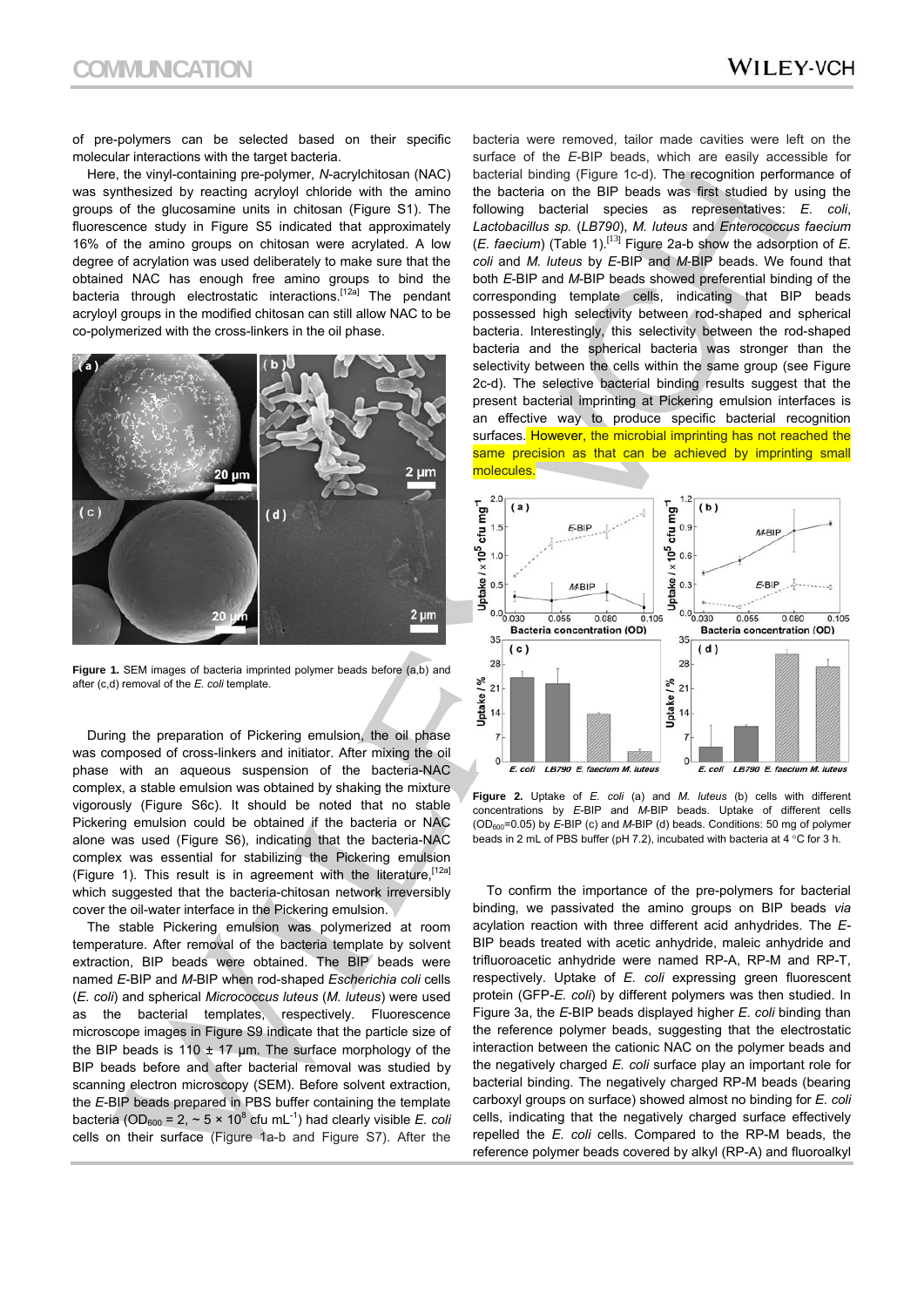groups (RP-T) showed higher *E. coli* binding, presumably mediated by hydrophobic interactions.



**Figure 3.** (a) Uptake of GFP*-E. coli* cells measured at different initial concentrations. Conditions: 50 mg of polymer beads in 2 mL of PBS buffer (pH 7.2), incubated with GFP-E. coli at 4 °C for 3 h. (b) Uptake of GFP-E. coli cells  $(OD_{600}=0.03)$  in the presence of yeast cells  $(OD_{600}=0.24)$ . Conditions: 50 mg of polymer beads in 1 mL of PBS buffer (pH 7.2), incubated at 4  $\degree$ C for 3 h.

 The selectivity of bacteria binding on BIP beads was further investigated by measuring uptake of GFP*-E. coli* cells in the presence of excess *Saccharomyces cerevisiae* yeast cells. As shown in Figure 3b, addition of the yeast cells had almost no influence on the uptake of the target *E. coli* cells by the different polymer beads. This result can be explained as the effect of the microbial size: the much larger yeast cells do not fit into *E. coli*  imprinted sites. Despite the strong negative charge on surface (with a  $\zeta$  potential of -39.3 mV measured in water<sup>[13a]</sup>) and the larger size, the yeast cells were unable to compete with *E. coli*  for the imprinted sites.<sup>[14]</sup> Therefore, besides the electrostatic interaction, the bacterial size also affects the bacterial binding.

**Table 1.** Displacement (*DP*) of bound mCherry*-E. coli* from E-BIP beads with different competing bacteria.

| Competitor                                   | E. coli                        | B. sp.                          | LB790                           | E. faecium                | M. luteus                 |
|----------------------------------------------|--------------------------------|---------------------------------|---------------------------------|---------------------------|---------------------------|
| $\zeta$ -Potential * -20 mV <sup>[12a]</sup> |                                | $-15$ mV <sup>[13b]</sup>       | $-5$ mV <sup>[13c]</sup>        | $-30$ mV <sup>[13d]</sup> | $-10$ mV <sup>[13e]</sup> |
| Shape                                        | Rod                            | Rod                             | Rod                             | Sphere                    | Sphere                    |
| Size (µm)                                    | $\phi$ 0.4-0.8<br>$\times 2.0$ | $\phi$ 0.6-0.9<br>$× 1.5 - 4.0$ | $\phi$ 0.7-1.1<br>$× 2.0 - 4.2$ | $\sim \phi$ 0.8           | ~10.8                     |
| $DP$ **                                      | $63.0 \pm 4.0$                 | $38.3 \pm 8.5$                  | $37.1 \pm 3.9$                  | $30.4 \pm 5.4$            | $7.7 \pm 0.9$             |

\* At pH ~7; \*\* Displacement (*DP*) of mCherry*-E. coli* is calculated as *DP* (%) =  $[(bound_0 - bound)/bound_0] \times 100$ , where bound<sub>0</sub> and bound are the amount of mCherry-E. coli cells (OD<sub>600</sub>=0.03) bound by E-BIP beads in the absence and presence of the competing bacteria ( $OD<sub>600</sub>=0.24$ ), respectively. Conditions: 50 mg of beads in 1 mL of PBS buffer (pH 7.2), incubated at 4  $\degree$ C for 3 h.

 To confirm the importance of the chemical recognition and the physical size on bacteria binding, competitive bacterial binding experiments were carried out. Here, *E. coli* expressing mCherry (mCherry*-E. coli*) was selected instead of GFP*-E. coli*, because mCherry*-E. coli* show longer emission wavelength (612 nm) and lower background interference. During the binding, an excess of various bacteria were added to a mixture of *E*-BIP beads and mCherry-E. coli (OD<sub>600</sub>=0.05) in PBS. Depending on the shape and surface charge similarity, the added bacteria were expected to displace the mCherry*-E. coli* from the *E*-BIP beads to different degrees. Table 1 shows that mCherry*-E. coli* was most efficiently displaced by *E. coli* (without mCherry) > *LB790* = *Bacillus sphaericus* (*B. sp.*) > *E. faecium* > *M. luteus*. This order of efficiency can be explained by comparing the electrostatic nature and the size between mCherry*-E. coli* and the competing bacteria. For example, the *E. coli* cells (without mCherry) have the same shape and surface charge as mCherry*-E. coli*, hence *E. coli* cells efficiently displaced the mCherry*-E. coli* from the *E*-BIP beads. *M. luteus*, which are spherical with a negative charge surface, showed only a low effect on the binding of mCherry*-E. coli*. Interestingly, *LB790* (with a higher *ζ*-potential and a larger size) and *B. sp.* (with a lower *ζ*-potential and a smaller size) showed the same degree of displacement. Moreover, compared to *M. luteus*, *E. faecium* (which are similar in size to *M. luteus* but differ in *ζ*-potential) showed a higher degree of *E. coli*  displacement, which agrees with results presented in Figure 2c and 2d. These results confirm that the bacterial binding by the BIP beads is affected by both the nature of the pre-polymers and the size of the target bacteria.

 Figure 1a shows that *E. coli* cells self-assembled into aggregates during the Pickering emulsion polymerization, suggesting that the bacteria-imprinted surface may be used to deplete the microorganism more efficiently. To confirm this hypothesis, we incubated *E*-BIP and RP-M beads with a high concentration of *E. coli* in both PBS buffer and water, and carried out SEM analysis for the polymer beads. In PBS, a high density of *E. coli* was observed on the *E*-BIP beads (Figure 4a), whereas RP-M showed a much lower bacterial density on the surface (Figure S12d). In water, high *E. coli* binding to the *E*-BIP surface was also observed (Figure 4b, Figure S13a-b). Again, no obvious self-assembly of cells could be observed on the reference polymer (Figure S12, Figure S13). Based on these results, we suggest that the bacteria-imprinted sites on the *E*-BIP surface facilitates the initial *E. coli* binding, and the surface bound *E. coli* could attract more bacterial cells through a selfassembly process. Obviously, the possibility of using imprinted surface to control cellular self-assembly can have practical applications, e.g. in studying cell differentiation, preventing pathogen spreading, and tissue engineering.



**Figure 4.** SEM images of bacteria self-assembly on *E*-BIP beads in PBS buffer (a) and in water (b). In image a, the white crystals are from PBS buffer. Conditions: 5 mg of polymer beads incubated in 1 mL of *E. coli* suspension  $(OD_{600} = 0.5)$  at 4 °C for 24 h.

 In conclusion, using bacteria as particle stabilizer and at the same time as microbial template, we prepared BIP beads using Pickering emulsion polymerization. During the imprinting, the pre-polymers that matched the target cell surface could be